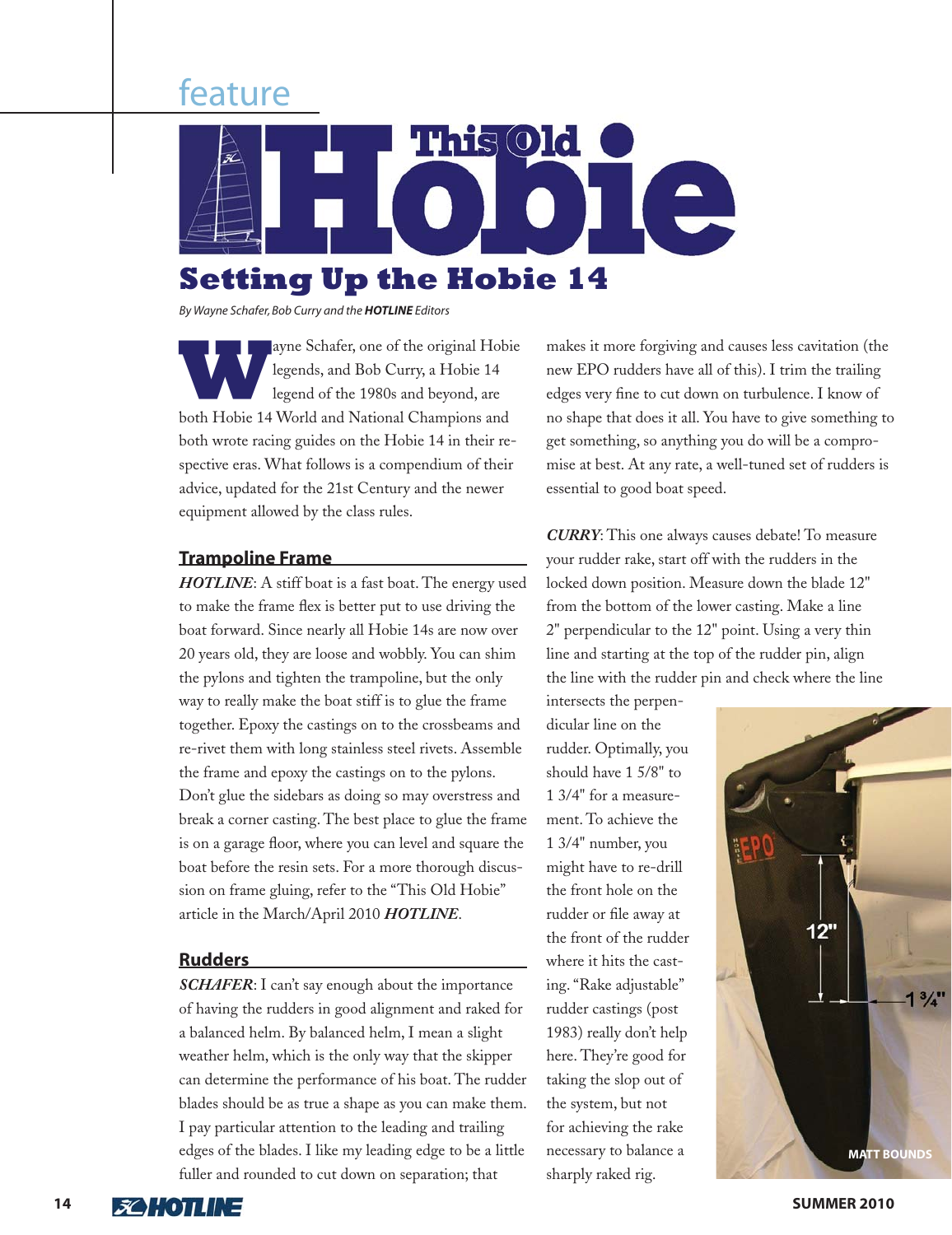Rudder toe in should be 1/8" with the rudders in the locked down position again measured from the 12" down point. "Toe-in" means that the leading edges are closer together than the trailing edges.

*HOTLINE*: In addition to ensuring the foils are fair and aligned properly, you need to be diligent about removing the slop from the whole rudder system. Unless the rudder system is tight, it won't hold an adjustment for very long. Hobie 20 style tiller connectors, stainless steel rudder pins, pin bushings and blade bushings are all part of the arsenal to keep the rudders slop-free and in tune.

## **Mast Rake**

*SCHAFER*: The next area I am fussy about is mast rake. There has been a lot said about how much mast rake a Hobie 14 should have; I know of no setting that will work for all conditions. My approach is to take a Hobie and start out with the mast vertical. I sail the boat to determine the balance, then rake the mast bit by bit until the boat feels right sailing to windward. Remember, in smooth water you can get away with less rake than in rough water. Raking the mast moves the center of effort toward the rudders and damps the pitching movement caused by wind chop.

**CURRY**: I take a more quantitative approach. The first thing you want to do is step the mast on the trailer. Then, using a carpenter's level butted up against the shroud chain plate on the sidebar, level the boat. Undo your main halyard and attach a 5 lb weight, like the crescent wrench shown in the photo above right.



Measure the distance from the halyard to the bottom of the mast cutout for the mainsail. A good ball park number will range between 45"–57" depending on your body weight. Lighter skippers will favor the larger number (more mast rake) and heavier skippers will favor the smaller numbers (less mast rake). Since I weigh 160 lbs, I opt for a 55" mast rake.

#### **Rig Tension**

*SCHAFER*: In light weather, try loosening the shrouds to let the whole rig sag to leeward a few degrees. This allows you to carry your traveler closer to the centerline of the boat. A loose rig is very effective downwind as the mast can swing forward, the boom can move farther forward, and the loose shrouds will interfere less with the sail shape.

*CURRY*: I normally carry a loose rig when not trapezing. This is tested by grabbing the leeward shroud with your hand and turning it to 120 degrees.



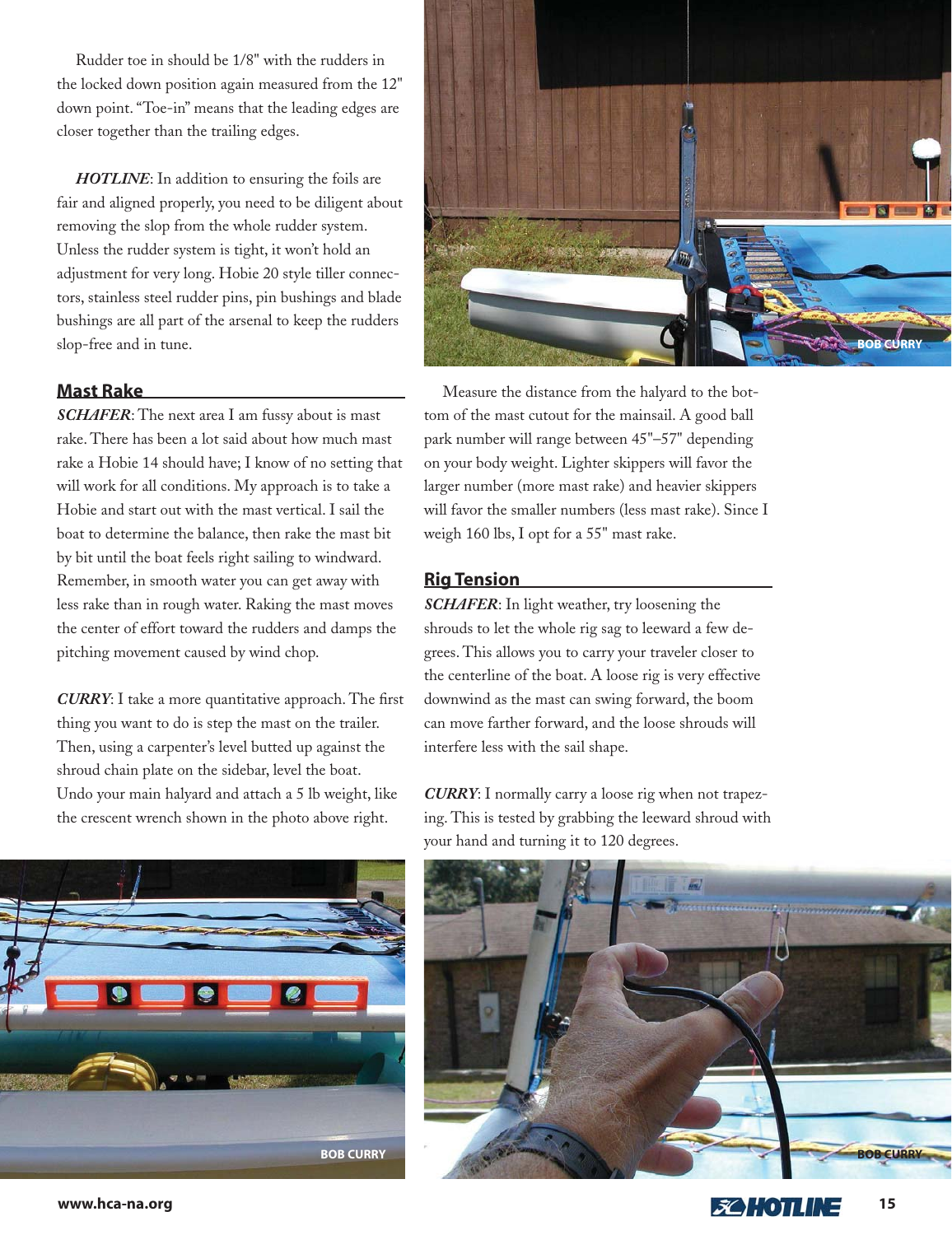As the breeze freshens, I tighten the rig to keep the leeward hull from depressing too much. This is very important to remember in choppy water. When trapezing, adjust the shroud tension to 45 degrees using the same described previously. This will keep the rig powered up and not dump you in the water in lulls.



*HOTLINE*: If you capsize with a loose rig, there is a good possibility the mast could come out of the step, making righting difficult and a tow to shore necessary. To prevent this, wrap the halyard in a figure-8 pattern around the dolphin striker and the cleat and lash it together as shown in the photo.

You can combine Bob's mast rake and rig tension settings into a table, customized to your own boat. By systematically varying the forestay and shroud pin positions, you can develop the table of mast rake and rig tension for each pin setting (see below).

*HOTLINE*: Since the early days of racing Hobie 14s, racers have installed a mast raker line from the forestay adjuster to a cleat on the front crossbar.

*CURRY*: The mast raker line should **only** be used downwind to help keep the rigging from banging around too much. Raking the fast forward also helps boatspeed downwind by standing the rig up and increasing projected sail area.

#### **Mast Rotation**

*SCHAFER*: Another tip for race tuning is to slightly over-rotate the mast stops; this allows the mast to

bend more, flattening the sail and relieving the leech in windy conditions which helps hold down the boat. I usually cut about an eighth of an inch off each side of the mast stops. You can cut off as much as a quarter of an inch on each side if you prefer; I don't recommend

**Hobie 14 Mast Rake and Rig Tension Matrix** Note - this is not a general application - each boat will have different adjustments based on wire lengths

|                                                                                                      |             |                | Shroud Adjuster Hole |                |              |            |                    |
|------------------------------------------------------------------------------------------------------|-------------|----------------|----------------------|----------------|--------------|------------|--------------------|
| Top                                                                                                  |             |                |                      |                |              |            | <b>Bottom</b>      |
| Forestay                                                                                             |             | $\overline{2}$ | 3                    | $\overline{4}$ | 5            | 6          | 7                  |
| Top<br>1                                                                                             | 62          | 61             | 60                   | 59             | 58           | 57         | 56                 |
|                                                                                                      | $200^\circ$ | $173^\circ$    | $145^\circ$          | $118^\circ$    | 90           | $63^\circ$ | $35^\circ$         |
| $\overline{2}$                                                                                       | 59          | 58             | 57                   | 56             | 54           | 53         | 52                 |
|                                                                                                      | $190^\circ$ | $163^\circ$    | $135^\circ$          | $108^\circ$    | $80^\circ$   | $53^\circ$ | $25^\circ$         |
| $\mathfrak{S}$                                                                                       | 55          | 54             | 53                   | 52             | 51           | 50         | 49                 |
|                                                                                                      | $175^\circ$ | $148^\circ$    | $120^\circ$          | $93^\circ$     | $65^\circ$   | $38^\circ$ | $10^{\circ}$       |
| $\overline{a}$                                                                                       | 53          | 52             | 51                   | 50             | 49           | 48         | 47                 |
|                                                                                                      | $160^\circ$ | $133^\circ$    | $105^\circ$          | $78^\circ$     | $50^\circ$   | $23^\circ$ | $\mathsf{O}^\circ$ |
| 5                                                                                                    | 50          | 49             | 48                   | 47             | 46           | 45         |                    |
|                                                                                                      | $145^\circ$ | 118            | 90                   | $63^\circ$     | $35^\circ$   | $8^\circ$  |                    |
| $\mathbf 6$                                                                                          | 47          | 46             | 45                   | 44             | 43           |            |                    |
|                                                                                                      | $130^\circ$ | $103^\circ$    | $75^\circ$           | $48^\circ$     | $20^{\circ}$ |            |                    |
| $\overline{7}$                                                                                       | 44          | 43             | 42                   | 41             | 40           |            |                    |
|                                                                                                      | $115^\circ$ | $88^\circ$     | $60^\circ$           | $33^\circ$     | $5^\circ$    |            |                    |
| $\bf{8}$                                                                                             | 41          | 40             | 39                   | 38             |              |            |                    |
|                                                                                                      | $100^\circ$ | $73^\circ$     | $45^{\circ}$         | $18^\circ$     |              |            |                    |
| $\mathsf{G}% _{T}=\mathsf{G}_{T}\!\left( a,b\right) ,\mathsf{G}=\mathsf{G}_{T}\!\left( a,b\right) ,$ | 39          | 38             | 37                   | 36             |              |            |                    |
|                                                                                                      | $85^\circ$  | $58^\circ$     | $30^\circ$           | $3^\circ$      |              |            |                    |
| 10                                                                                                   | 36          | 35             | 34                   |                |              |            |                    |
| Bottom                                                                                               | $70^\circ$  | $43^\circ$     | $15^\circ$           |                |              |            |                    |

Top cell is mast rake, measured from the sail track slot to the halyard hanging vertically Bottom cell is degrees of twist when gripped with a fist. Colors represent wind / wave conditions (blue-light, red-heavy)

removing much more.

*HOTLINE*: With the introduction of the mast rotation control a few years ago (see the photo at upper left for its location and control system), you can completely eliminate the mast rotation stops. Set the rotation for the wind/wave conditions – less rotation for more power and more rotation for less power. The principles are the same as Wayne's solution, but a lot more flexible. You can really "blade out" the main in high wind to reduce power.

The mast rotator is typically not adjusted during a race unless the setting is way off or the wind conditions change markedly. The initial setting for most conditions has the adjuster arm pointed at the shroud when sheeted in. Mark the line at this point with a Sharpie pen for reference.



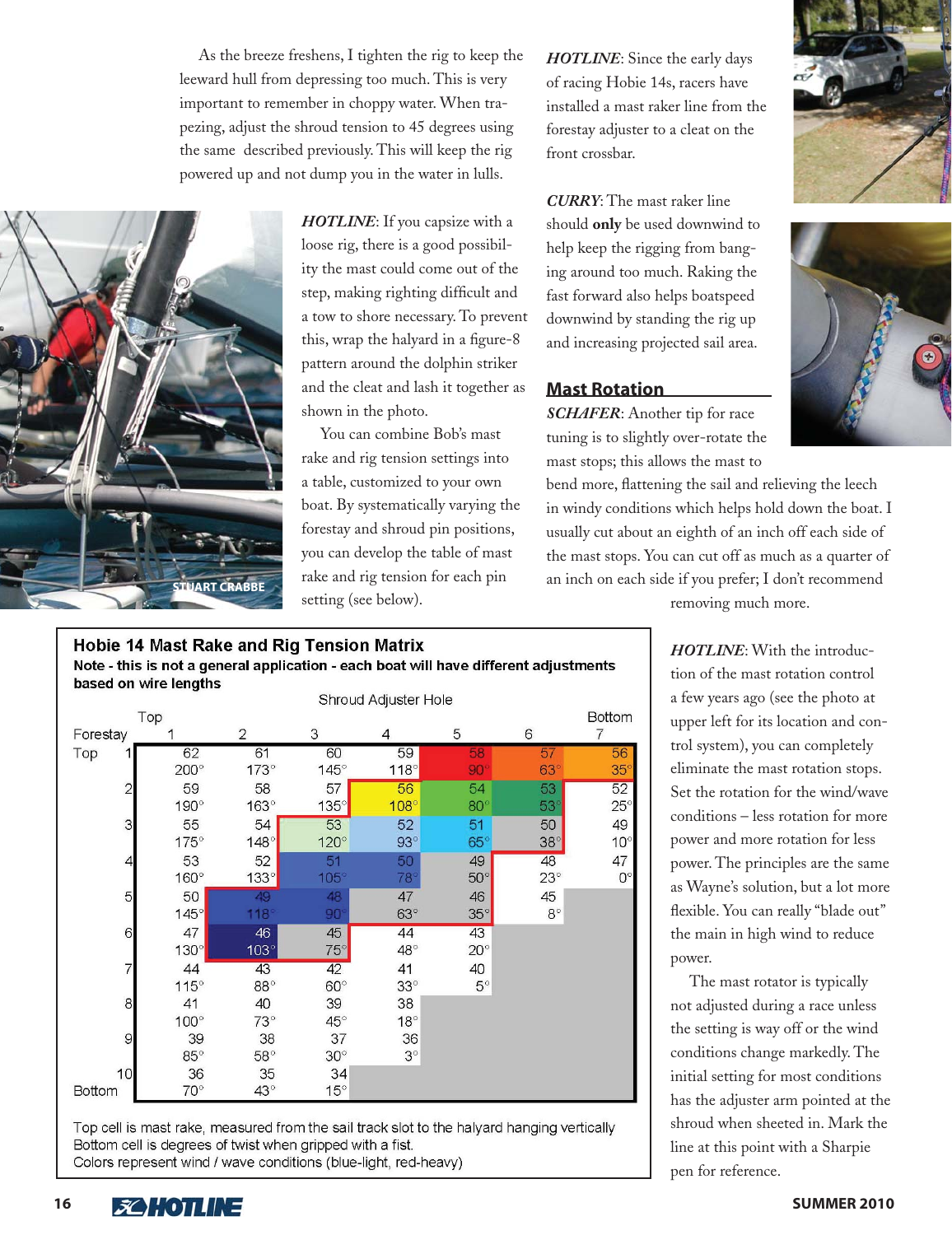



### **Boom Vang / Preventer**

*SCHAFER*: I don't consider a boom vang as essential as I used to. I think that you can lose more than you can gain by fiddling with one every time you sail off the wind. Racing around the buoys requires concentration, and having to remember to set and release "go-fast" gadgets sometimes can cost you more than the help they can give. I carry a very simple vang, much like a large rubber band with a hook at either end, and generally use it only in extremely light or heavy conditions.

### *HOTLINE*: Racers these days don't use a vang at all. Bob Curry

introduced us to the shock cord preventer – essentially what Wayne describes above. It's only used in light air downwind. With it, you can sail slightly by the lee if you need to. Just hook it into the trampoline slot at the corner of the front crossbar.

## **Sail Shape**

*SCHAFER*: Sail shape is a biggie … everyone has their own set of preferences and techniques. I look at it like this—the Hobie 14 sail has been through a lot of development over the years and the present sail is as good as any I've seen. The sail has a fine shape and using the stock battens with some adjustment to the mast rotation is a pretty clean way to go.

I would start out by altering the mast rotation as discussed earlier, and then put in the battens with just enough tension to get the wrinkles out. Next, do some sailing to see how the boat balance feels. By altering the mast rotation, you automatically shift the draft forward, moving the center of effort forward, as well. This will cause the boat to be more tender in her bows and that is when raking the mast becomes useful.

As you sail and adjust the mast rake, you will find a point at which the boat trims out well to windward. The main reason for setting up a Hobie to sail closewinded is that Hobie races are seldom won on the downwind leg. If you're not there at the weather mark with the lead boats, you're not likely to catch them downwind.



*CURRY*: There are a lot of different thoughts on this area. I will address what has worked for me. The basic, optimal sail shape has its maximum draft position at 45% aft and the maximum draft is 16% of the chord length.

By and large, the shape is built into the sail, but you can modify it by tapering the battens. The bottom three battens usually don't need tapering. The top three battens are tapered and soft.

A good way to set up the draft is to raise the sail with some batten tension and downhaul applied to eliminate the wrinkles. Take the tail of the main halyard and run it down the sail starting at the aft end of the headboard to the middle of the boom. The maximum draft should be at this line intersecting the sail. You will probably have to use a belt sander to taper and soften the top three battens to achieve the draft/camber point.



*HOTLINE*: If you have access to photo editing software, like PhotoShop, you can measure the position and amount of maximum draft by taking photos of the sail, then drawing / measuring the draft lines on the computer.

Horizontal red lines in the photo above are the chords at each batten position. The vertical red lines are the draft at the position of maximum draft. By measuring the lines, you can calculate the percentages.

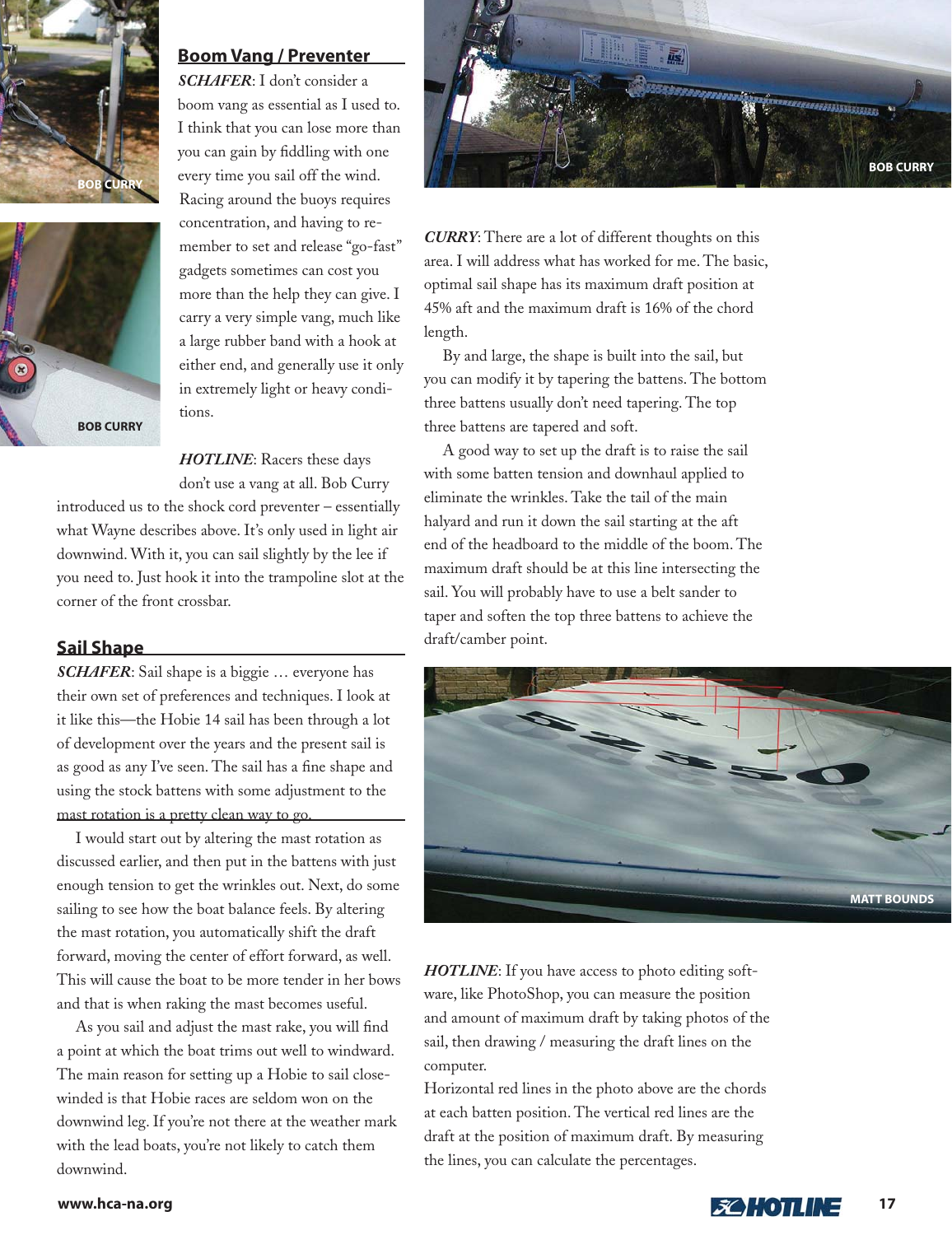# **Batten Tension / Outhaul / Downhaul Adjustments**

**SCHAFER:** Sail shape in a Hobie is chiefly influenced by means of downhaul and outhaul tension once you have decided on the proper batten tension. The more tension in the battens, the more camber in the forward part of the sail. This will also tighten the leech somewhat.

I generally adjust the battens so that they are just tight enough to take out the wrinkles, then I adjust the down haul and outhaul until I get the sail close to a uniform shape. Next, I go sailing to see how the sail sets with some wind on it and then fine tune the sail shape if necessary. Often, one or more of the battens will need some individual attention to perfect the overall shape. It is a good idea to mark the downhaul, out haul, and battens to keep track of the adjustments you have already made.



*CURRY*: I tension the battens starting from the bottom and working to the top. This is done with the sail lying on the trampoline:

- #6 (Bottom): Almost standing up (moderate tension)
- #5: Barely standing up (a bit more tension than #6)
- #4: Standing up (a bit more tension than #5)
- #3: Standing up (same as #4)
- #2: Barely standing up (a bit less tension than #3)
- #1: Almost standing up (a bit less tension than #2)

("Standing up" means that the batten has enough tension to maintain its curvature vertically - under its own weight - when the sail is lying flat on the trampoline)

**SCHAFER:** In very light conditions - three to five knots of wind and smooth water - you may set your sail with light batten tension to compensate for reduced downhaul tension; however, be sure to retain a uniform shape in your bottom panel. Although a Hobie usually sails best with the draft in the forward 35 to 45 percent of the sail area (including mast), in very light conditions the wind does not have the power to bend around a full sail section, especially the forward part. By easing the downhaul you reduce the draft in the forward part of the sail. Now, when you sheet in the main, the draft will tend to move aft.

*CURRY*: For the downhaul, there is really only one rule of thumb; wrinkles out in all but very windy conditions. Pull the downhaul hard in windy conditions to bend the mast and release the leech.

For the outhaul, I tension this as hard as I can and cleat and forget it! Since it is not a loose-footed sail, the main does not benefit by releasing it.

*HOTLINE*: With the introduction of the 6:1 power downhaul, it's much easier to adjust the downhaul during a race. Wrinkles are not all that bad in light air. As the wind builds, tension the downhaul more. Release it when you turn downwind. A knot in the line will prevent it from running out too far and a ruler strip on the mast by the gooseneck slide will help you get consistent, repeatable settings.

*SCHAFER*: Moderate to medium winds, eight to fifteen knots, call for readjustment of the sail shape. More batten tension is required to put additional camber in the sail. More downhaul tension is needed to pull the draft forward. Making these adjustments so that you have a full bottom panel next to the boom should help give the sail good power to drive your Hobie through chop. Remember, there are no fixed settings for adjusting your sail shape to different conditions. You must sail and race while working with these adjustments to learn what works best for you.

When the wind begins to get into the range of 15 to 30 knots, you will again want to readjust your sail shape. If your mast is over-rotated, you can either tighten the downhaul or leave it as it is, depending on your weight (more weight – less downhaul). Mast bend will flatten the forward part of the sail and let the leech twist off.